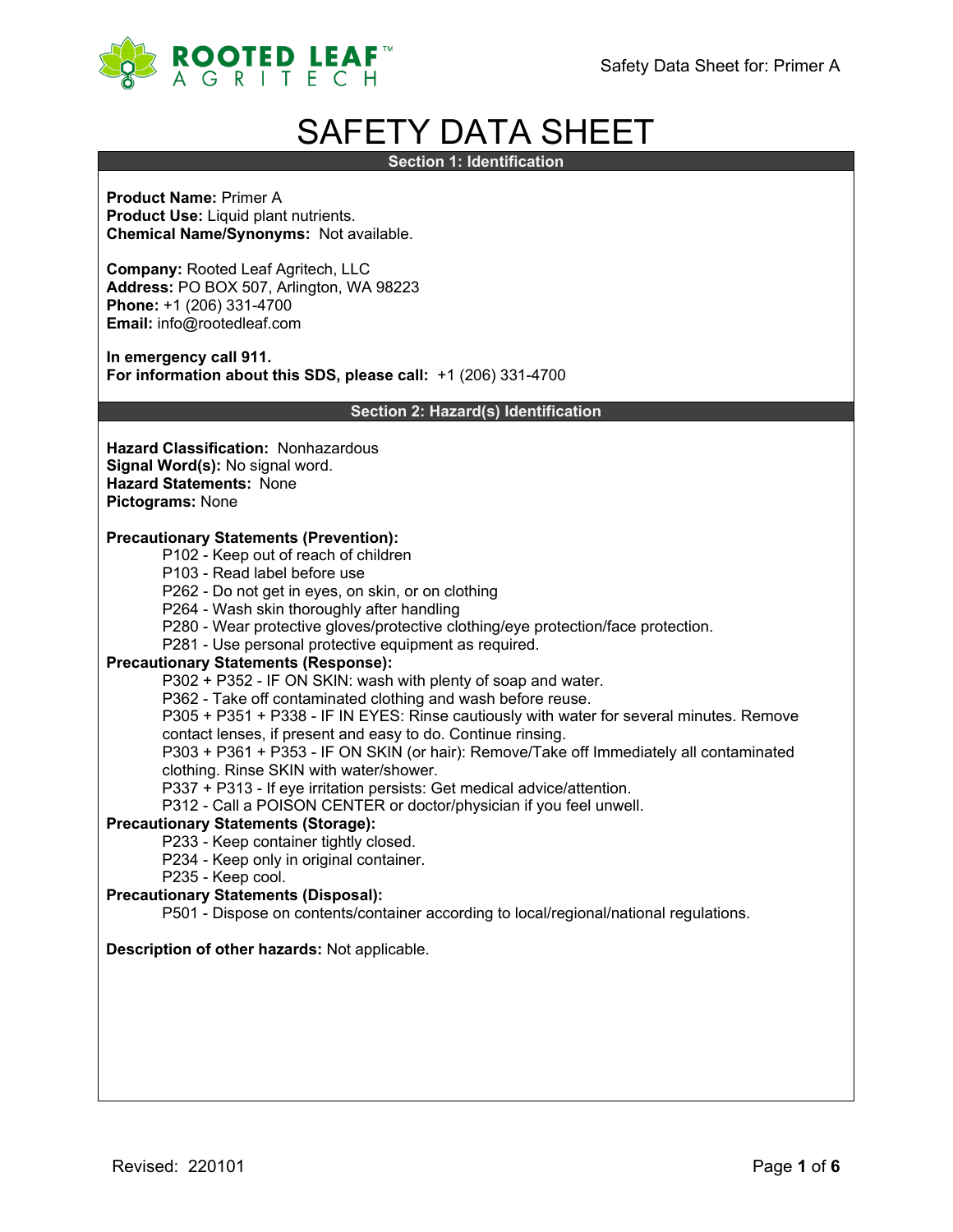

## **Section 3: Composition/ Information on Ingredients**

| <b>Chemical Name</b> | Synonym   | CAS#      | Conc. |
|----------------------|-----------|-----------|-------|
| Potassium Nitrate    | Saltpeter | 7757-79-1 | < 10% |

## **Section 4: First-Aid Measures**

**After skin contact:** Flush contaminated skin with plenty of water for at least 5 minutes. Get medical attention if symptoms occur. Wash clothing before reuse. Clean shoes thoroughly before reuse.

**After eye contact:** Immediately flush eyes with plenty of water, occasionally lifting the upper and lower eyelids. Check for and remove any contact lenses. Continue to rinse for at least 20 minutes. Get Medical attention if symptoms occur.

**After inhalation:** Remove victim to fresh air and keep at rest in a position comfortable for breathing. If not breathing, if breathing is irregular, or if respiratory arrest occurs, provide artificial respiration or oxygen by trained personnel. It may be dangerous to the person providing aid to give mouth-to-mouth resuscitation. Get medical attention if adverse health effects persist or are severe. If unconscious, place in recovery position and get medical attention immediately. Maintain an open airway. Loosen tight clothing such as a collar, tie, belt or waistband. In case of inhalation of decomposition products in a fire, symptoms may be delayed. The exposed person may need to be kept under medical surveillance for 48 hours.

**After swallowing**: Wash out mouth with water. Remove dentures if any. Remove victim to fresh air and keep at rest in a position comfortable for breathing. If material has been swallowed and the exposed person is conscious, give small quantities of water to drink. Stop if the exposed person feels sick as vomiting may be dangerous. Do not induce vomiting unless directed to do so by medical personnel. If vomiting occurs, the head should be kept low so that vomit does not enter the lungs. Get medical attention if adverse health effects persist or are severe. Never give anything by mouth to an unconscious person. If unconscious, place in recovery position and get medical attention immediately. Maintain an open airway. Loosen tight clothing such as a collar, tie, belt or waistband.

**Notes to Physician**: In case of inhalation of decomposition products in a fire, symptoms may be delayed. The exposed person may need to be kept under medical surveillance for 48 hours. **Specific Treatments**: No specific treatment.

**Protection of First-Aiders**: No action shall be taken involving any personal risk or without suitable training. It may be dangerous to the person providing aid to give mouth-to-mouth resuscitation. If concentrated product is encountered, comply with guidelines regarding handling and personal protective equipment in Sections 7 and 8.

## **Section 5: Fire-Fighting Measures**

**Suitable extinguishing agents:** Water spray, extinguishing powder, CO2, or any media suitable for the surrounding fire.

**Special protective actions for firefighters:** Promptly isolate the scene by removing all persons from the vicinity of the incident if there is a fire. No action shall be taken involving any personal risk or without suitable training.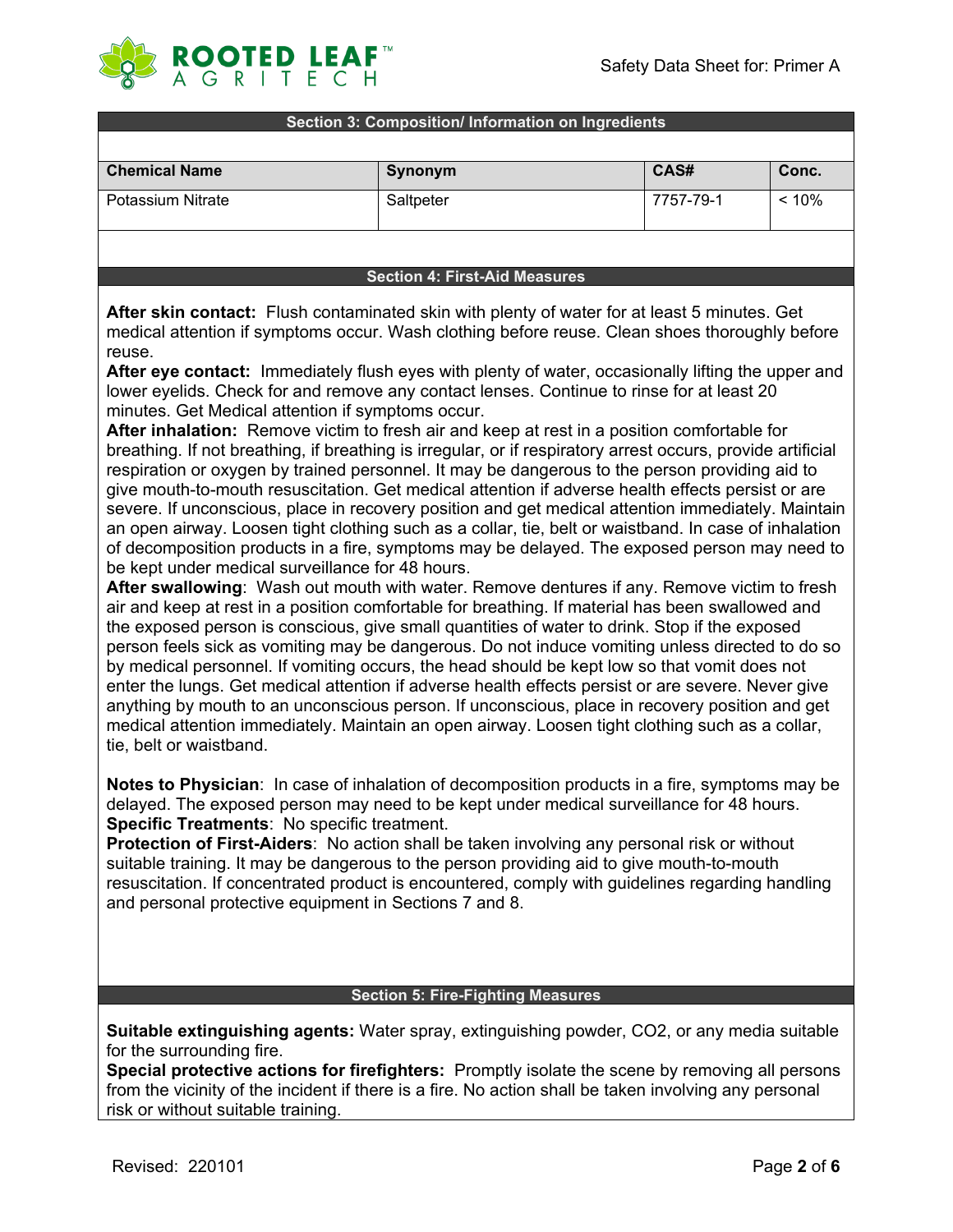

**Special protective equipment for firefighters:** Fire-fighters should wear appropriate protective equipment and self-contained breathing apparatus (SCBA) with a full face-piece operated in positive pressure mode.

## **Section 6: Accidental Release Measures**

**Non-Emergency Personnel Precautions:** No action shall be taken involving any personal risk or without suitable training. Keep unnecessary and unprotected personnel from entering. Do not touch or walk through spilled material. Avoid breathing vapor or mist. Provide adequate ventilation. Wear appropriate respirator when ventilation is inadequate. Put on appropriate personal protective equipment.

**Emergency Personnel Precautions:** If specialized clothing is required to deal with the spillage, take note of any information in Section 8 on suitable and unsuitable materials. See also the information above in "nonemergency personnel."

**Measures for environmental protection:** Avoid dispersal of spilled material and runoff and contact with soil, waterways, drains and sewers. Inform the relevant authorities if the product has caused environmental pollution (sewers, waterways, soil or air).

**Measures for cleaning/collecting:** Stop leak if without risk. Move containers from spill area. Approach release from upwind. Prevent entry into sewers, water courses, basements or confined areas. Wash spillages into an effluent treatment plant or proceed as follows. Contain and collect spillage with non-combustible, absorbent material e.g. sand, earth, vermiculite or diatomaceous earth and place in container for disposal according to local regulations (see Section 13). Dispose of via a licensed waste disposal contractor. Contaminated absorbent material may pose the same hazard as the spilled product. Note: see Section 1 for emergency contact information and Section 13 for waste disposal.

## **Section 7: Handling and Storage**

**Handling:** Put on appropriate personal protective equipment (see Section 8). Do not ingest. Avoid contact with eyes, skin, and clothing. Do not expose open wounds. Avoid breathing vapor or mist. Keep in the original container or an approved alternative made from a compatible material, kept tightly closed when not in use. Empty containers retain product residue and can be hazardous. Do not reuse container. Eating, drinking and smoking should be prohibited in areas where this material is handled, stored and processed. Workers should wash hands and face before eating, drinking and smoking. See also Section 8 for additional information on hygiene measures.

**Storage:** Store in accordance with local regulations. Store in original container protected from direct sunlight in a dry, cool (not less than 45°F) and well-ventilated area, away from incompatible materials (see Section 10) and food and drink. Keep container tightly closed and sealed until ready for use. Containers that have been opened must be carefully resealed and kept upright to prevent leakage. Do not store in unlabeled containers. Use appropriate containment to avoid environmental contamination.

# **Section 8: Exposure Controls/Personal Protection**

**Appropriate engineering controls:** Good, general ventilation will be sufficient to control worker exposure to airborne contaminants.

**General protective and hygienic measures:** Wash hands, forearms and face thoroughly after handling chemical products, before eating, smoking and using the lavatory and at the end of the working period. Appropriate techniques should be used to remove potentially contaminated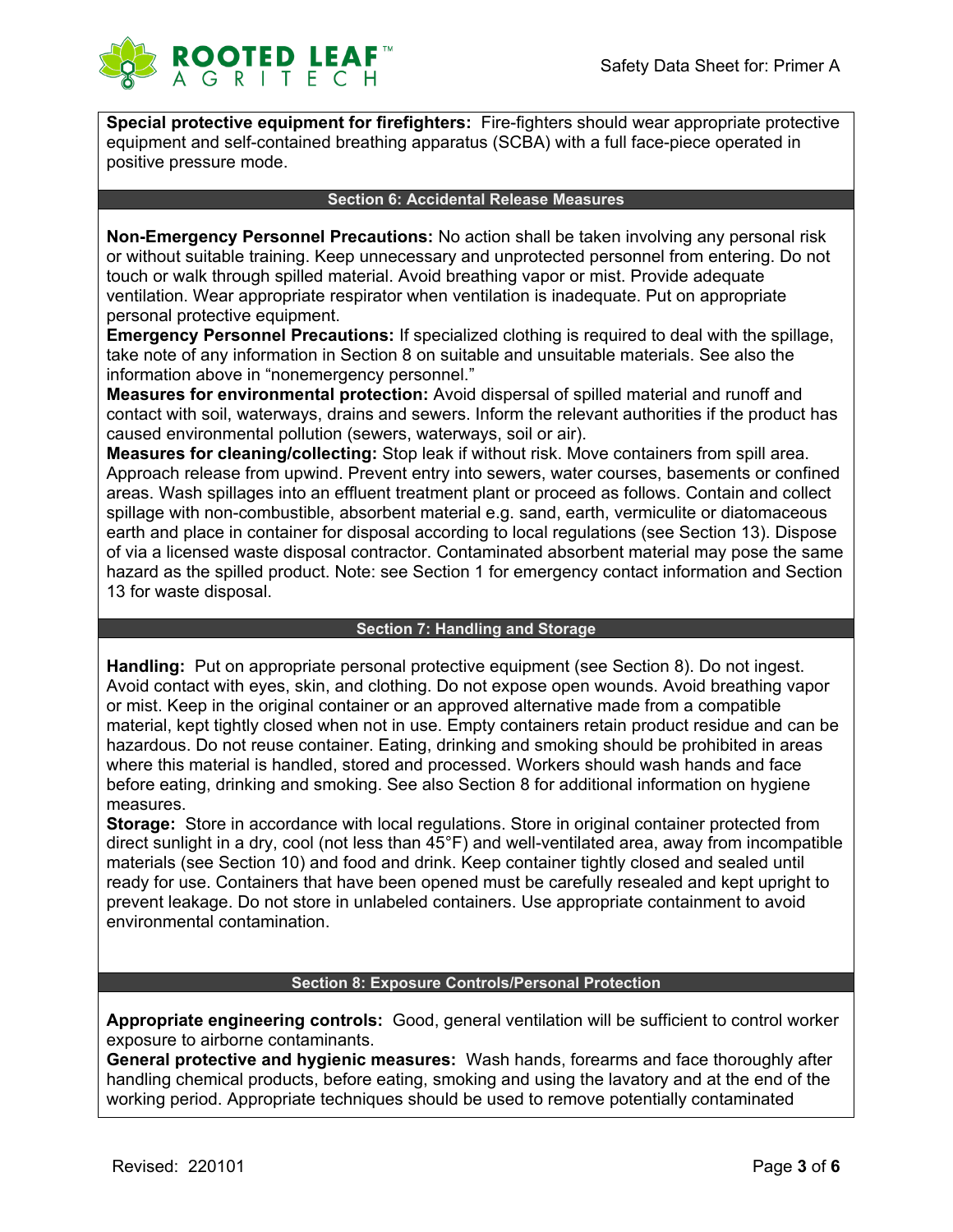

clothing. Wash contaminated clothing before reusing. Ensure that eyewash stations and safety showers are close to the workstation location.

**Breathing equipment:** Based on the hazard and potential for exposure, select a respirator that meets the appropriate standard or certification. Respirators must be used according to a respiratory protection program to ensure proper fitting, training, and other important aspects of use.

**Hand protection:** Chemical-resistant, impervious gloves complying with an approved standard should be worn at all times when handling chemical products if a risk assessment indicates this is necessary. Considering the parameters specified by the glove manufacturer, check during use that the gloves are still retaining their protective properties. It should be noted that the time to breakthrough for any glove material may be different for different glove manufacturers. In the case of mixtures, consisting of several substances, the protection time of the gloves cannot be accurately estimated.

**Body protection:** Personal protective equipment for the body should be selected based on the task being performed and the risks involved and should be approved by a specialist before handling this product. Appropriate footwear and any additional skin protection measures should be selected based on the task being performed and the risks involved and should be approved by a specialist before handling this product.

**Eye / Face protection:** Safety eyewear complying with an approved standard should be used when a risk assessment indicates this is necessary to avoid exposure to liquid splashes, mists, gases or dusts. If contact is possible, the following protection should be worn, unless the assessment indicates a higher degree of protection: chemical splash goggles.

# **Section 9: Physical and Chemical Properties**

**Physical State:** Liquid. **Color:** Blue **Odor:** Floral, cola **Odor threshold:** Not available. **pH:** 4.6 – 5.0 **Melting point/melting range:** <0°C (<32F°). **Boiling point/boiling range:** 100°C (212°F). **Solubility in/Miscibility with water:** Soluble in Water.

## **Section 10: Stability and Reactivity**

**Reactivity:** No specific test data related to reactivity available for this product or its ingredients. **Chemical stability**: The product is stable.

**Conditions to avoid:** No specific data.

**Incompatible materials:** Reactive or incompatible with the following materials: oxidizing materials, reducing materials, organic materials and strong acids or bases.

**Hazardous decomposition products:** Under normal conditions of storage and use, hazardous decomposition products should not be produced.

## **Section 11: Toxicological Information**

**Acute toxicity:** Not reported. **Potential routes of exposure/potential health effects Skin:** May cause skin irritation, redness, and rash. **Eye:** Redness, pain, tearing. **Inhalation:** Not reported.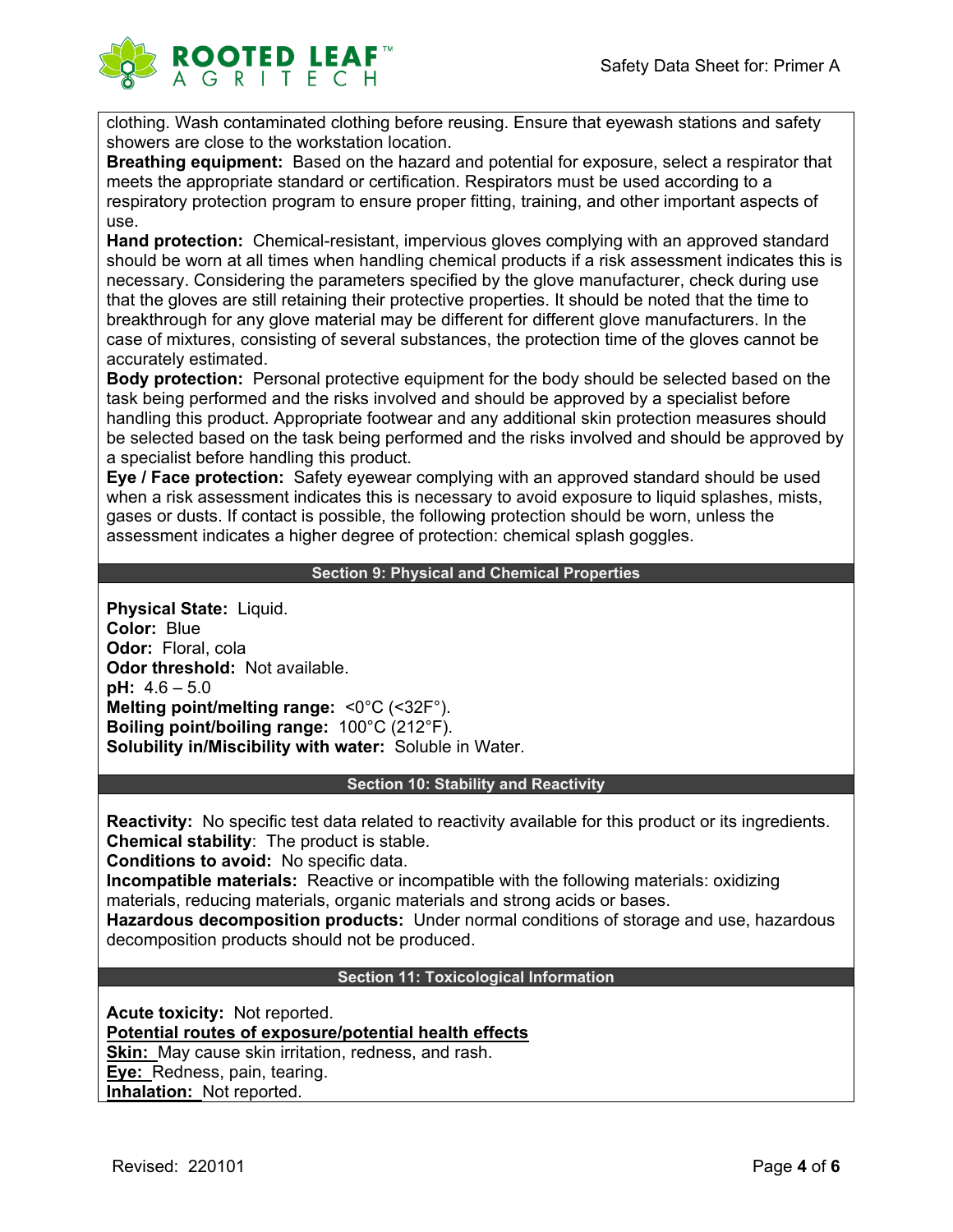

**Ingestion:** Not reported. **Carcinogenic effects:** Not reported. **Mutagenic effects:** Not expected to be a mutagen. **Reproductive toxicity:** Not reported. **Sensitization:** Not known to be a sensitizer. **Target organs:** Not reported.

# **Section 12: Ecological Information (non-mandatory)**

**Ecotoxicity:** No data available. **Mobility:** No data available. **Biodegradation:** No data available. **Bioaccumulation:** No data available. **Other adverse effects:** No known significant effects or critical hazards.

## **Section 13: Disposal Considerations (non-mandatory)**

**Disposal methods:** The generation of waste should be avoided or minimized wherever possible. Disposal of this product, solutions and any by-products should comply with the requirements of environmental protection and waste disposal legislation and any other federal, state, regional or local authority requirements. Dispose of surplus and non-recyclable products via a licensed waste disposal contractor. Waste should not be disposed of untreated to the sewer unless fully compliant with the requirements of all authorities with jurisdiction. Waste packaging should be recycled. Incineration or landfill should only be considered when recycling is not feasible. This material and its container must be disposed of in a safe way. Care should be taken when handling empty containers that have not been cleaned or rinsed out. Empty containers or liners may retain some product residues. Avoid dispersal of spilled material and runoff and contact with soil, waterways, drains and sewers.

**Section 14: Transport Information (non-mandatory)**

**DOT regulations:** Not reported. **Harmonized System Commodity classification code:** 310590

**Section 15: Regulatory Information (non-mandatory)**

**SARA Section 355 (extremely hazardous substances):** Not listed. **SARA Section 313 (specific toxic chemical listings):** Not listed. **Clean Air Act, Section 112 Hazardous Air Pollutants (HAPs):** Not listed. **TSCA (Toxic Substances Control Act):** Not listed.

## **Section 16: Other Information**

**SDS date of preparation/update:** 1/1/2022

**Notice to reader:** To the best of our knowledge, the information contained herein is accurate. However, neither the above-named supplier, nor any of its subsidiaries, assumes any liability whatsoever for the accuracy or completeness of the information contained herein. Final